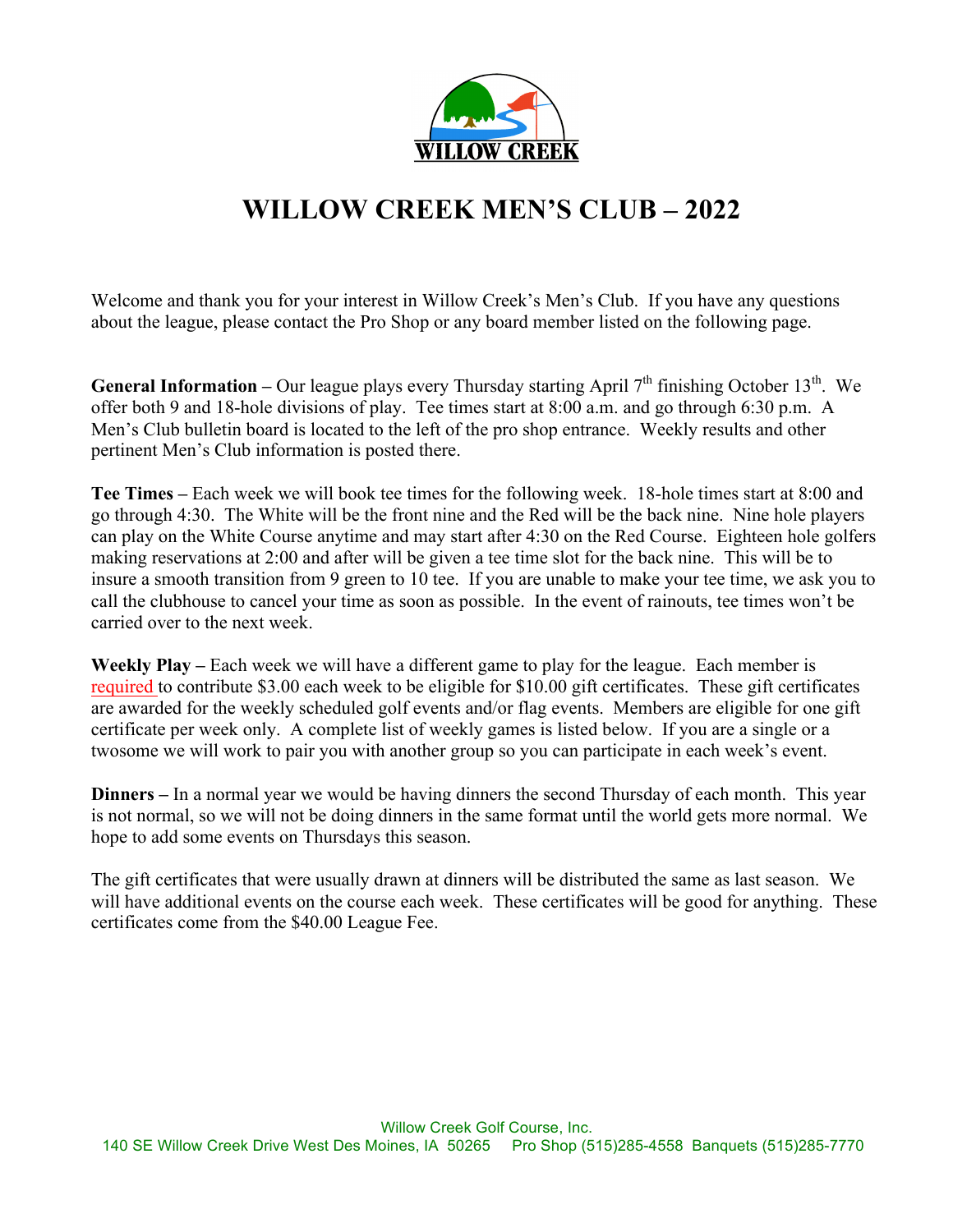**Gift Certificates –** The \$10 weekly game gift certificates may be used for anything that Willow Creek Golf Course offers. They expire on the last day of league. If you use the certificates on food and beverage you must use the entire amount of the certificate at the purchase.

#### **New Membership Drive** – **We are offering a referral program for new members. If you bring a brand new member to the league or if you have a past member re-join the league this year, we will reward you with a \$20 pro shop merchandise gift certificate.**

Your 2022 Men's Club Board Members are:

| President | Paul Goodwin  | paul@smpweb.com               | 279-0502     |
|-----------|---------------|-------------------------------|--------------|
|           | Tom Peterson  | tommywp@aol.com               | 681-4187     |
|           | Adam Pasker   | adampasker@hotmail.com        | 319/431-6442 |
|           | Jason Vos     | $jasonfvos(\omega gmail.com)$ | 240-8606     |
|           | Jack Hoffman  | jchoffman. $3$ @gmail.com     | 255-7508     |
|           | Brian Miller  | bmiller@bbsae.com             | 419-1607     |
|           | Mary Rickert  | mmrickert@msn.com             | 225-8421     |
|           | Mark Probst   | probstm355@yahoo.com          | 865-3280     |
|           | Chad Neleman  | $chadh 6(a)$ gmail.com        | 745-9482     |
|           | Andy Sudbrock | golfsfuture@yahoo.com         | 285-4558     |
|           | Dan Clark     | willowcreek@mchsi.com         | 285-4558     |
|           | Dave Hart     | dhart3711@hotmail.com         | 285-4558     |

#### **Please complete the registration form and return it to:**

#### **WILLOW CREEK MEN'S CLUB 140 SE WILLOW CREEK DRIVE WEST DES MOINES, IA 50265**

When mailing registration, please send **CHECK ONLY**. If you are sending more than one membership, please fill out separate registration forms for each individual (copies of this document are acceptable). Make all checks payable to **Willow Creek Men's Club**.

Registration is also available online: www.willowgolf.com under "Leagues".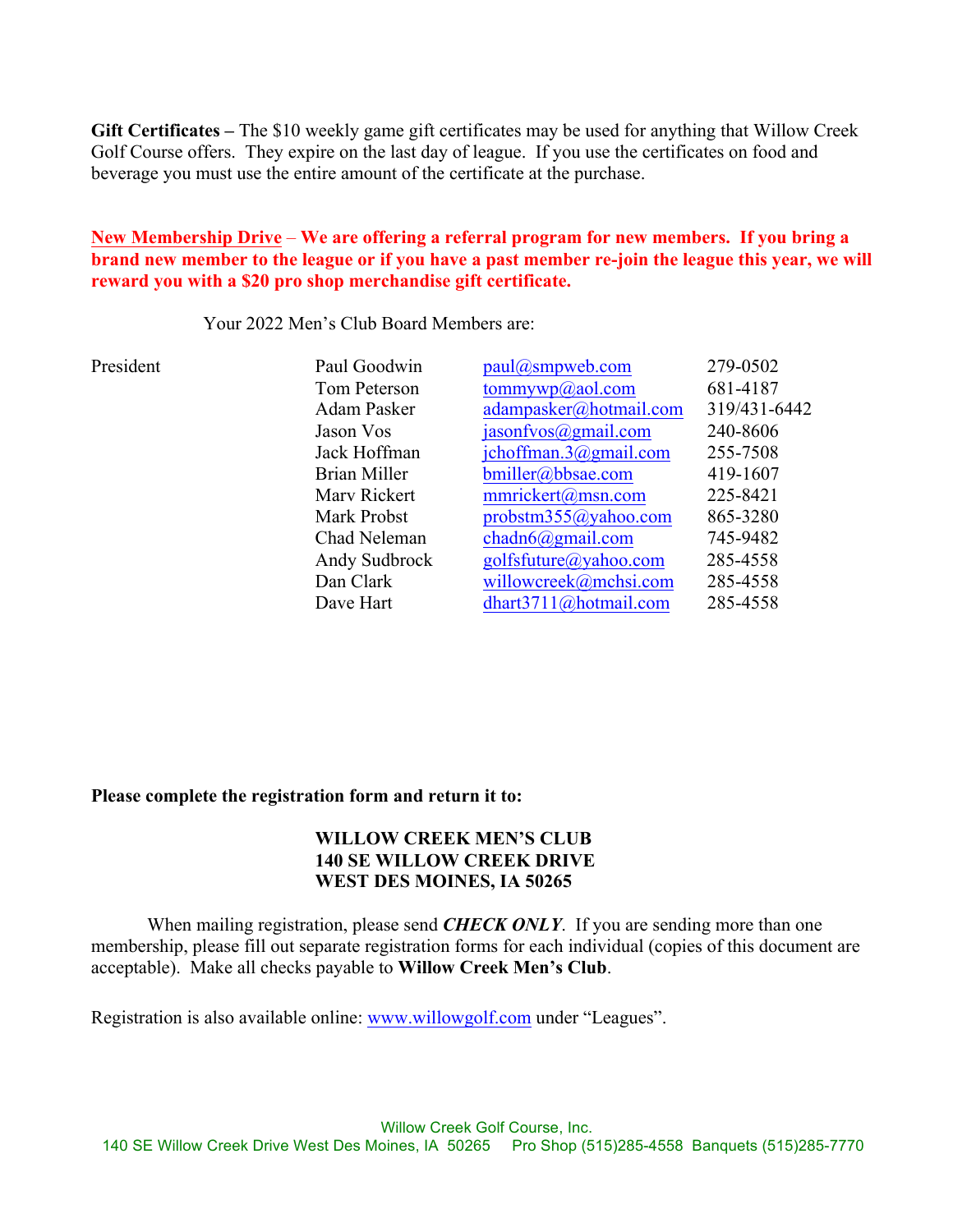## **WILLOW CREEK MEN'S CLUB 2022 GOLF EVENTS**

Proposed Events – Subject to Change

| <b>April</b>     | 7            | <b>Individual Scratch</b>                 | <b>Flighted + Flag events</b>      |
|------------------|--------------|-------------------------------------------|------------------------------------|
|                  | 14           | 2 Man Best Ball                           | Flighted                           |
|                  | 21           | <b>Individual Scratch</b>                 | $F\$                               |
|                  | 28           | <b>Individual Scratch</b>                 | $F$ lighted + $F$ lag events       |
| <b>May</b>       | 5            | <b>Individual Scratch</b>                 | $F\$                               |
|                  | 12           | <b>4 Man Best Ball</b>                    | <b>Flighted</b>                    |
|                  | 19           | <b>Stableford Scoring</b>                 | $F{{\rm lighted}} + {Flag}$ events |
|                  | 26           | 4 Man Best Ball – 2 Best Net              | Flighted                           |
| June             | 2            | 2 Man Partners (using handicaps)          | <b>Flighted</b>                    |
|                  | 9            | 2 Man Best Ball                           | Flighted                           |
|                  | 16           | 2 Man Best Ball Net                       | Flighted                           |
|                  | 23           | <b>Stableford Net Scoring</b>             | Flag events                        |
|                  | 30           | 4 Man Best Ball – 2 Best Net              | Flighted                           |
| July             | 7            | Individual Net                            | Flag events                        |
|                  | 14           | Club Championship                         | 36/18 hole Divisions               |
|                  |              | Event: Individual Scratch                 | $F\$                               |
|                  | 21           | <b>Club Championship</b>                  | 36/18 hole Divisions               |
|                  |              | <b>Event: Individual Net</b>              | <b>Flag Events</b>                 |
|                  | 28           | 2 Man Best Ball - 1 Best Net              | Flighted                           |
| <b>August</b>    | 4            | 2 Man Partners (using handicap)           | Flighted                           |
|                  | 11           | 4 Man Best Ball - 2 Best Net              | Flighted                           |
|                  | 18           | <b>Stableford Net Scoring</b>             | Flag Events                        |
|                  | 25           | 2 Man Best Ball                           | Flighted                           |
| <b>September</b> | $\mathbf{1}$ | <b>Individual Net</b>                     | Flag Events                        |
|                  | 8            | 4 Man Best Ball – 2 Best Net              | <b>Flighted</b>                    |
|                  | 15           | 2 Man Best Ball                           | Flighted                           |
|                  | 22           | 4 Man Best Ball                           | Flag Events                        |
|                  | 29           | 2 Man Partners                            | Flag Events                        |
| October          | 6            | <b>Individual Scratch</b>                 | $F\$                               |
|                  | 13           | <b>Individual Golf - No Special Event</b> |                                    |